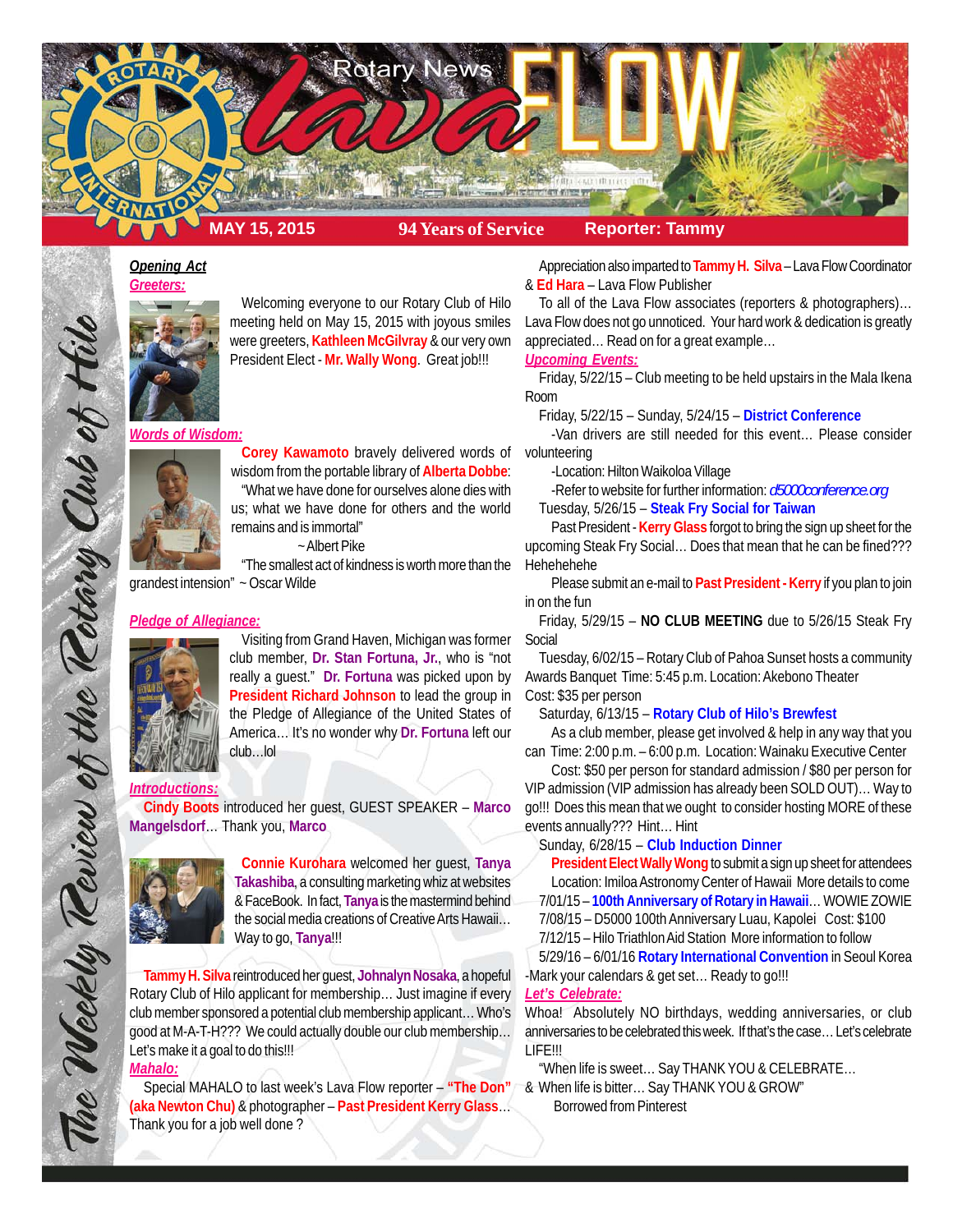# *Birthdays:*

**Steve Handy May 2 Stew Hussey** May 2 **Connie Ichinose** May 5 **Richard Johnson** May 16 **Theresa English** May 21 **Ian Birnie** May 28

# *Club Anniversary:*

**Kerry Glass** May 01 2009 (6) **Susan Munro** May 01 2009 (6) **Mike Robinson** May 21 1993 (22)

# *Wedding Anniversary:*

**Toshi & Kahori Aoki** May 01 (32) **Nancy & Al Cabral** May 01 (26) **Gerard & Kathleen Carter** May 01 (31) **Steve & Shari Handy** May 03 (17) **Tammy & Kala Silva** May 17 (21) **Joe & Diana Hanley**May 26 (31) **John & Anja McVickar** May 29 (40)

#### *Announcements:*

**May 26 - Tri-Club Steak Fry May 29 - No Meeting (In lieu of May 26 Steak Fry) June 5 - Club Administration Day June 12 - No Meeting (Brew Fest June 13) June 13 - 3rd Annual Brew Fest June 19 - Heidi Kim - Healthways, Inc. Blue Zones Project - State Well-Being Initiative June 26 - Kui Costa & Steve Handy - Fiji Project June 28 - Installation Dinner July 3 - No Meeting July 10 - Club Administration Day Welcome President Wally / Board & Committee members**

|                                      | <b>Wally Wong</b>    |
|--------------------------------------|----------------------|
| Immediate Past President Kerry Glass |                      |
|                                      | <b>Mitchell Dodo</b> |
|                                      | <b>Susan Munro</b>   |
|                                      |                      |
| Sergeant-at-Arms                     | <b>Cindy Boots</b>   |
|                                      |                      |
| Public Relations  Alberta Dobbe      |                      |
| Rotary Foundations  Alan Kusunoki    |                      |
|                                      |                      |
| International Service  Jenny Johnson |                      |
| Community Service  Misti Tyrin       |                      |
|                                      |                      |
| Vocational Service  Biff Kennedy     |                      |

# *Happy Moola:*

**Joe Hanley** was **\$20** HAPPY - His granddaughter celebrated her very 1st birthday & is having fun in North Carolina today… Now that's a true blessing to celebrate

## **Connie Kurohara** was **\$56** HAPPY –



Although she missed last week's meeting, on this day, she celebrated her recent birthday with her fellow Rotarians with HAPPY DOLLARS… As

reported by **"The Don"** in last week's Lava Flow, "**Connie** is not looking a year older after her birthday on May 5…" **Connie**, what's your secret to the fountain of youth???

**Cindy Boots** was **\$5** HAPPY – She verbalized that she "really - really love being retired" & she got to watch one of her favorite athletes win a brainy game show… Who said

that athletes couldn't be brawny with brains too… Oooh what perks…lol

#### **Kui Costa** was **\$20** HAPPY – **Kui**



participates in our very own Youth Services – Kindergarten Reading Program. She reads to the children at Keaau Elementary School. According to **Kui**, "The program is priceless." Children

greet her with the brightness of their eyes & free hugs to deliver; the feedback from the parents is positive… This is definitely delivering SERVICE ABOVE SELF – exactly what Rotary is all about… By the way, we are seeking MORE VOLUNTEERS for our reading program – please sign up to be a reader

**Alberta Dobbe** was **\$5** HAPPY – She



pointed out that today is 5/15/15, & she believes it to be her lucky day since her maiden name was **Cinco** (Cinco de Mayo… Margaritas for all???!!!)

**Biff Kennedy** was **\$20** HAPPY – **Biff's** son-in-law is in his 40s & he just achieved his bachelor's degree from the University of Hawaii at Hilo… Hey, there's still hope for me (**Tammy H. Silva**)



**Mitch Roth** was **\$20** HAPPY – He was



thrilled to find out that the **Rotary Club of Hilo** has a Facebook page; however, it's missing something... His daughter is running for Miss Hawaii... Please vote for her on **Mitch's** Facebook

page… Hey **Mitch**, we know where she got her looks from… Her mom!!! Joking… Joking… LET'S ALL SHOW MITCH & HIS DAUGTER OUR SUPPORT & V-O-T-E



**Glenn Harris** was HAPPY & he donated funds from his company… A whopping **\$550** – Thanks a bundle, **Glenn**!!! Does your company know about this…lol… Nevertheless, to piggyback on **Kui's** affirmative comments regarding our reading



program, **Glenn** humbly asked that all readers share their wonderful experiences of reading at the upcoming district conference event. Furthermore, next year we will have a significant increase in the kindergarten population… MORE VOLUNTEERS ARE NEEDED - PLEASE DONATE 1 HOUR OF YOUR TIME PER MONTH & PLAN TO READ TO OUR LOCAL CHILDREN… In fact,

I (**Tammy H. Silva**) just read to a kindergarten class at Haili Christian School – check out my pic





Past President - **Alan Kusunoki** was **\$6** HAPPY – He CLAIMS that the "Bad Boys' table is really not a bad boy table at all. He went further out on a limb & called it a "good guy table" since he collected money from that particular table & we are now **EREY**. What was **Alan** drinking… Vodka,

perhaps??? Just kidding… Thank you, BAD BOYS, for contributing to a good cause… You are bad boys for life!!!

## **The Don (Newton Chu)** was **\$5**



HAPPY for **Stan Fortuna** being here, & for his favorite foundation - Hilo High School Foundation. He will be on Oahu to raise thousands of dollars for Hilo High School… Go **Newton**!!! Go!!! He sure knows how to

show continued loyalty & honor: Beneath the tropic Skies of Hilo Stands dear old Hilo High School Dearer ever shall it grow With the spirit of Blue and Gold In our hearts we hold thee Alma Mater mine Loyalty and Honor Shall Forever be thine! Miss Margaret Way's Music Class 1926



**Hiroshima South Rotary** Celebrating their 60th Anniversary April 2016 "Sister Relations" Celebrating our 45th **Anniversary** 



Naomi is planning a super itinerary. Save your \$\$\$ - approx. cost \$ 4,500 per person